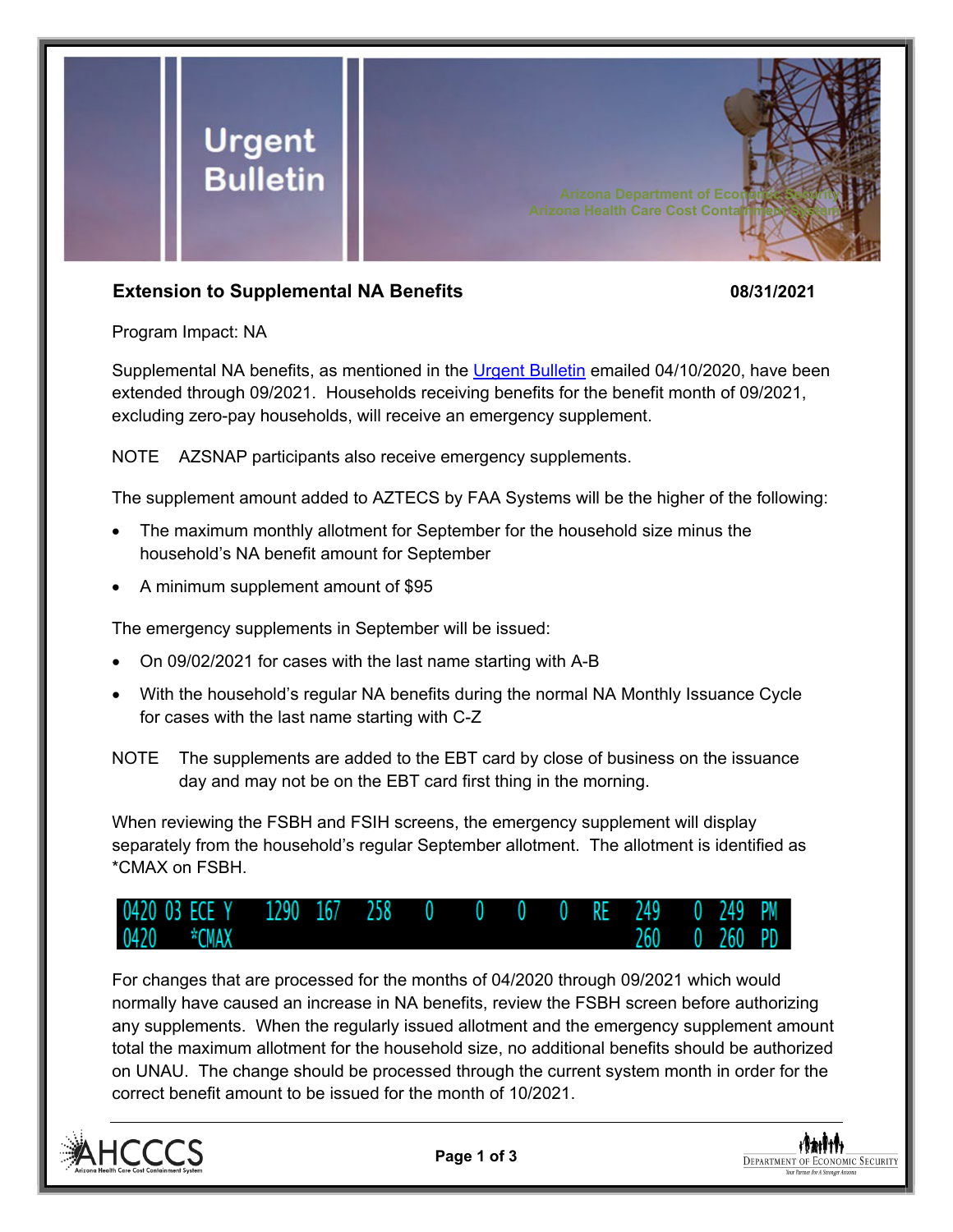

For changes that are processed for the months of 04/2020 through 09/2021 which would normally have caused a decrease in NA benefits, the worker must process the change in the current system month in order for the correct benefit amount to be issued for the month of 10/2021. The household must be mailed a Notice of Adverse Action (NOAA) for 10/2021. For changes that result in ineligibility for NA, timely action must be taken to close the case allowing for NOAA.

FAA Systems completes a 'catch-up' job each month going back four months to issue any NA emergency allotment (EA) benefits that may not have been issued. The most common scenarios for issuance during this 'catch-up' job are:

- Cases that are reopened after EA issuance
- Cases with older application dates that are processed after EA issuance

Do not create emergency supplements providing maximum monthly NA allotments for benefit months 05/2021 through 09/2021.

For examples on processing reported changes and supplements on UNAU, see the [Urgent Bulletin](https://dbmefaapolicy.azdes.gov/Archived_Policy/baggage/Urgent%20Bulletin%20(04-15-2020)%20-%20Reported%20Changes%20and%20Supplements%20on%20UNAU.pdf) emailed on 04/15/2020 and the [Urgent Bulletin](https://dbmefaapolicy.azdes.gov/Archived_Policy/baggage/Urgent%20Bulletin%20(07-27-2021)%20-%20EA%20$95%20Minimum%20Clarification.pdf) emailed on 07/27/2021 being aware of the following:

- The process was extended through the benefit month of 09/2021.
- The emergency supplements must be elevated through Region Management unless the change occurred during the 'catch-up' job duration which goes back four months (05/2021 through 09/2021).
- The allotment amount may be higher than the maximum NA allotment effective the benefit month of 04/2021; therefore, do not send an overpayment referral when the NA benefits for the household exceeds the maximum NA allotment due to the \$95 minimum supplement.
- For benefit month 01/2021 and ongoing, use the Thrifty Food Plan at FAA6.J10 in the [CNAP Manual](https://dbmefaapolicy.azdes.gov/#page/FAA6/Thrifty_Food_Plan_(NA).html) or the [CNAP+ Manual](https://cnap4staff.azdes.gov/#page/FAA6/Thrifty_Food_Plan_(NA).html) (internal use only) to identify the maximum NA allotment amount.